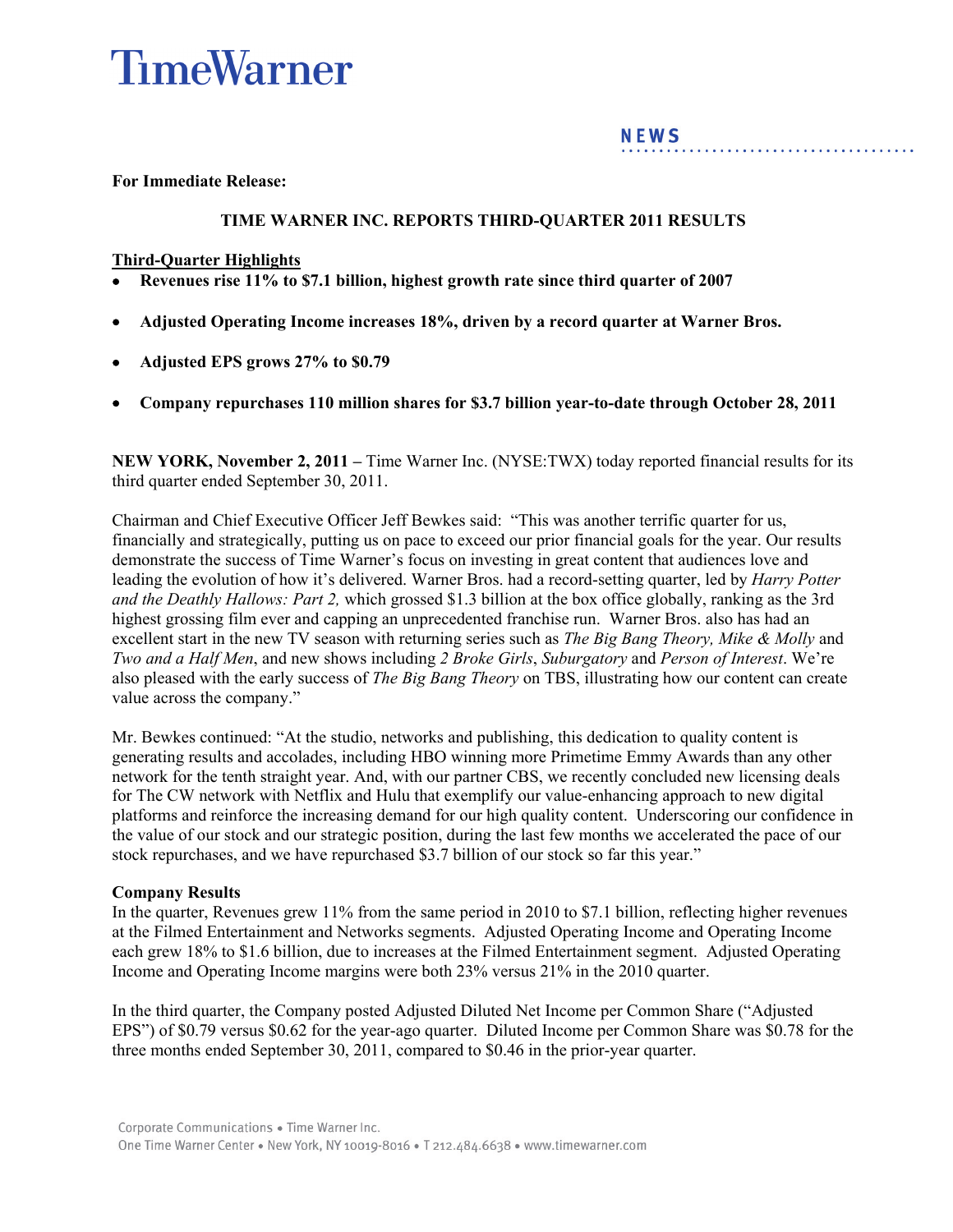For the first nine months of 2011, Cash Provided by Operations from Continuing Operations reached \$2.1 billion, and Free Cash Flow totaled \$1.7 billion. As of September 30, 2011, Net Debt was \$15.3 billion, up from \$12.9 billion at the end of 2010, due to share repurchases and dividends, as well as investment and acquisition spending, offset by the generation of Free Cash Flow.

Refer to "Use of Non-GAAP Financial Measures" in this release for a discussion of the non-GAAP financial measures used in this release and the reconciliations of the non-GAAP financial measures to the most directly comparable GAAP financial measures.

# **Stock Repurchase Program Update**

In January, the Company's Board of Directors increased the amount remaining on the Company's common stock repurchase program to \$5.0 billion for purchases beginning January 1, 2011.

From January 1 through October 28, 2011, the Company repurchased 110 million shares of its common stock for \$3.7 billion. These amounts reflect the purchase of 45 million shares of common stock for \$1.4 billion since the amounts reported in the Company's second quarter earnings release issued on August 3, 2011.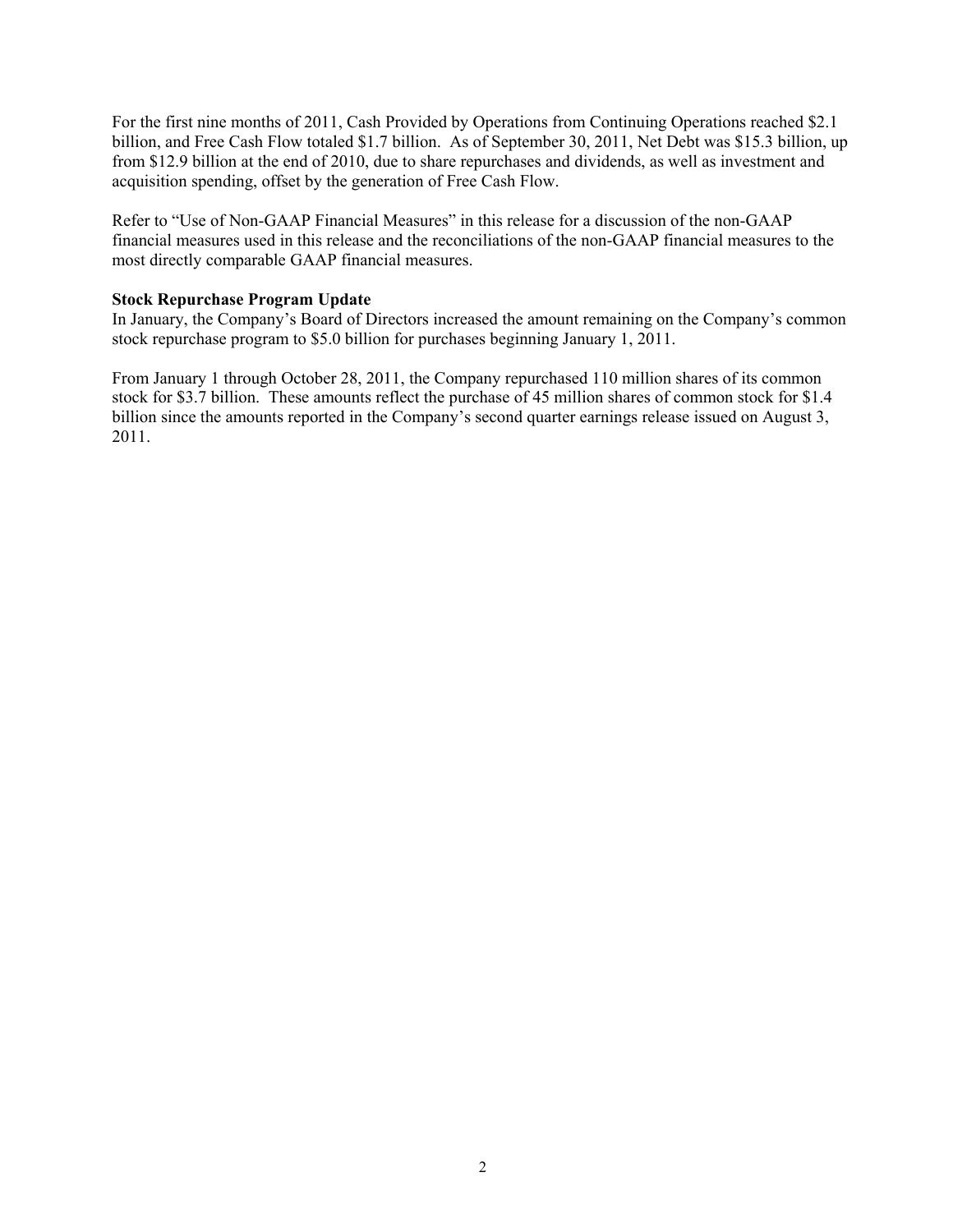# **Segment Performance**

 $\frac{1}{2}$ 

# *Presentation of Financial Information*

The schedule below reflects Time Warner's financial performance for the three and nine months ended September 30, by line of business (millions).

|                                                   | 2011        | Three Months Ended Sept. 30,<br><b>2010</b> | 2011         | Nine Months Ended Sept. 30,<br>2010 |  |  |
|---------------------------------------------------|-------------|---------------------------------------------|--------------|-------------------------------------|--|--|
| <b>Revenues:</b>                                  |             |                                             |              |                                     |  |  |
| <b>Networks</b>                                   | \$<br>3,208 | \$<br>3,004                                 | S.<br>10,155 | \$<br>9,132                         |  |  |
| <b>Filmed Entertainment</b>                       | 3,297       | 2,776                                       | 8,748        | 7,986                               |  |  |
| Publishing                                        | 889         | 901                                         | 2,633        | 2,619                               |  |  |
| Intersegment eliminations                         | (326)       | (304)                                       | (755)        | (661)                               |  |  |
| <b>Total Revenues</b>                             | 7,068<br>\$ | 6,377<br>\$                                 | \$20,781     | \$19,076                            |  |  |
| Adjusted Operating Income (Loss) <sup>(a)</sup> : |             |                                             |              |                                     |  |  |
| <b>Networks</b>                                   | \$<br>1,093 | \$<br>1,138                                 | \$<br>3,287  | \$<br>3,261                         |  |  |
| <b>Filmed Entertainment</b>                       | 528         | 209                                         | 846          | 689                                 |  |  |
| Publishing                                        | 124         | 141                                         | 356          | 344                                 |  |  |
| Corporate                                         | (78)        | (84)                                        | (253)        | (263)                               |  |  |
| Intersegment eliminations                         | (62)        | (46)                                        | (77)         | (56)                                |  |  |
| <b>Total Adjusted Operating Income</b>            | ,605<br>S   | 1,358<br>\$                                 | 4,159<br>S   | 3,975<br>S.                         |  |  |
| Operating Income (Loss) <sup>(a)</sup> :          |             |                                             |              |                                     |  |  |
| <b>Networks</b>                                   | \$<br>1,092 | \$<br>1,138                                 | \$<br>3,278  | \$<br>3,320                         |  |  |
| <b>Filmed Entertainment</b>                       | 524         | 200                                         | 836          | 680                                 |  |  |
| Publishing                                        | 124         | 141                                         | 356          | 344                                 |  |  |
| Corporate                                         | (82)        | (86)                                        | (261)        | (284)                               |  |  |
| Intersegment eliminations                         | (62)        | (46)                                        | (77)         | (56)                                |  |  |
| <b>Total Operating Income</b>                     | 596<br>\$   | \$<br>347                                   | 4,132<br>S   | 4,004<br>\$                         |  |  |
| <b>Depreciation and Amortization:</b>             |             |                                             |              |                                     |  |  |
| <b>Networks</b>                                   | \$<br>90    | \$<br>93                                    | \$<br>275    | \$<br>283                           |  |  |
| <b>Filmed Entertainment</b>                       | 95          | 84                                          | 285          | 265                                 |  |  |
| Publishing                                        | 36          | 36                                          | 108          | 114                                 |  |  |
| Corporate                                         |             | 9                                           | <u>21</u>    | 28                                  |  |  |
| <b>Total Depreciation and Amortization</b>        | 228<br>\$   | 222<br>\$                                   | \$<br>689    | 690<br>\$                           |  |  |

(a) Adjusted Operating Income (Loss) and Operating Income (Loss) for the three and nine months ended September 30, 2011 and 2010 included restructuring and severance costs of (millions):

|                                                | 2011 | Three Months Ended September 30,<br>2010 | Nine Months Ended September 30,<br>2011<br>2010 |  |         |  |  |
|------------------------------------------------|------|------------------------------------------|-------------------------------------------------|--|---------|--|--|
| <b>Networks</b>                                | 16   | $\circ$                                  | 34                                              |  | $\circ$ |  |  |
| <b>Filmed Entertainment</b>                    | (11) | (10)                                     | (33)                                            |  | (17)    |  |  |
| Publishing                                     | (3)  | (14)                                     | (15)                                            |  | (22)    |  |  |
| Corporate                                      |      |                                          |                                                 |  |         |  |  |
| <b>Total Restructuring and Severance Costs</b> | (30  | 29                                       | (84)                                            |  | (44     |  |  |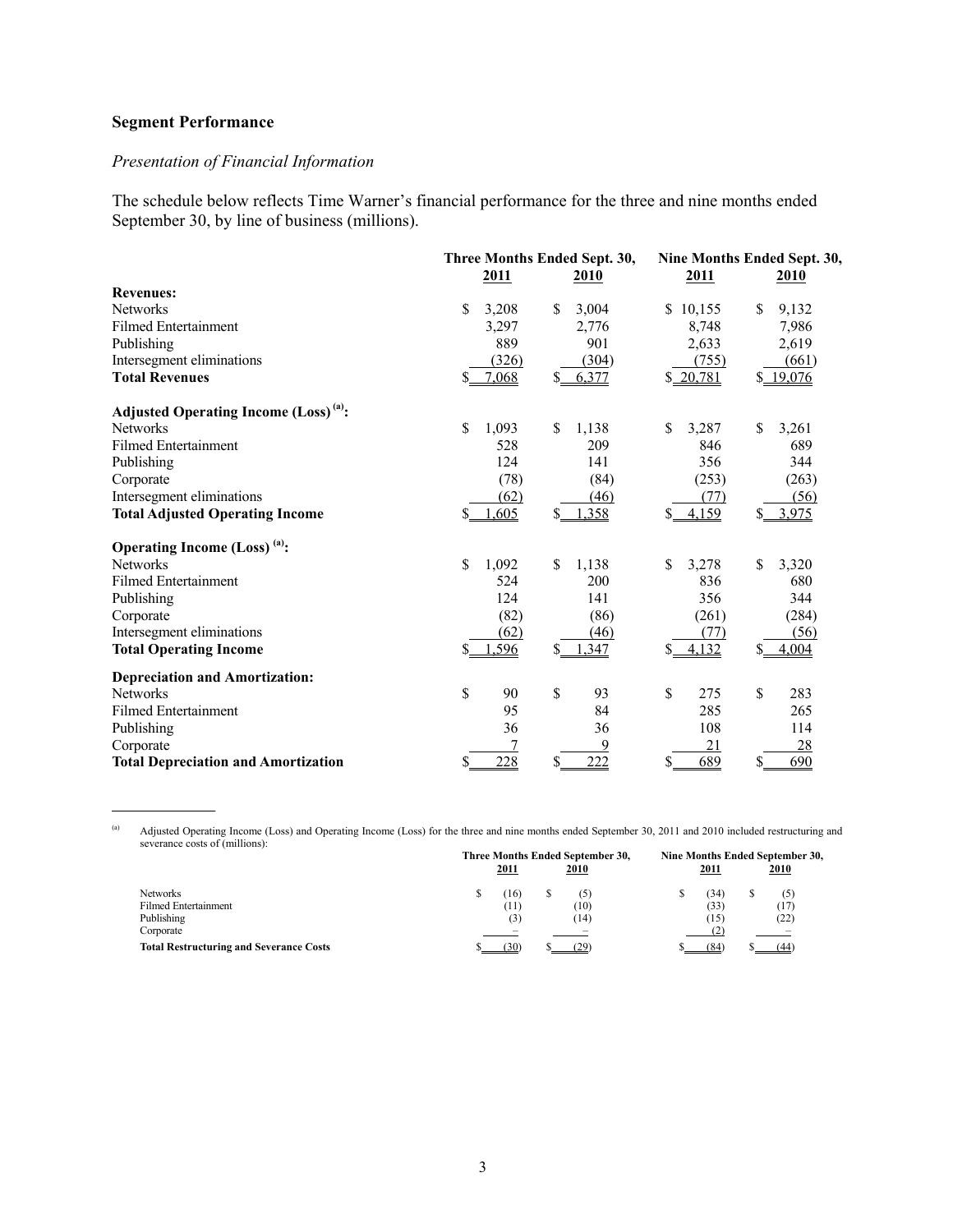*Presented below is a discussion of the performance of Time Warner's segments for the third quarter of 2011. Unless otherwise noted, the dollar amounts in parentheses represent year-over-year changes.* 

# **NETWORKS (Turner Broadcasting and HBO)**

**Revenues** rose 7% (\$204 million) to \$3.2 billion, benefitting from growth of 6% (\$112 million) in Subscription revenues and 9% (\$74 million) in Advertising revenues. The increase in Subscription revenues resulted mainly from higher domestic rates, international subscriber growth and the favorable effect of foreign exchange rates. Advertising revenues benefitted from growth at Turner's international networks and strong pricing at domestic networks.

**Adjusted Operating Income** decreased 4% (\$45 million) to \$1.1 billion, as higher revenues were more than offset by increased expenses, including higher programming and marketing costs. Programming costs grew 11%, due primarily to higher expenses for originals and sports programming and international growth. Higher sports programming costs were due largely to the timing of sports events. Adjusted Operating Income in the prior year quarter benefited from a \$58 million reserve reversal in connection with the resolution of litigation relating to the 2004 sale of the Atlanta Hawks and Thrashers sports franchises. Adjusted Operating Income would have increased 1% without the reserve reversal. **Operating Income** decreased 4% (\$46 million) to \$1.1 billion.

TNT's *Falling Skies* ranked as advertising-supported cable's highest-rated new series during the third quarter with 6.7 million total viewers. CNN viewership was up nearly 50% over the prior year quarter among adults 25-54 in prime time. For key adult and male viewers in total-day delivery, Adult Swim finished the quarter #1 among advertising-supported cable networks.

At the 63<sup>rd</sup> Primetime Emmy Awards, HBO received 19 awards, the most of any network for the tenth consecutive year, with *Boardwalk Empire* leading all nominees with eight awards and *Mildred Pierce* receiving five. HBO will continue the rollout of its HBO GO on demand broadband service in the fourth quarter of 2011 with the addition of Microsoft's Xbox 360 and Roku's streaming player.

# **FILMED ENTERTAINMENT (Warner Bros.)**

**Revenues** increased 19% (\$521 million) to \$3.3 billion, led by the strong theatrical performance of *Harry Potter and the Deathly Hallows: Part 2* and higher television license fees from the off-network availability of *The Big Bang Theory*. This growth was partly offset by lower home video revenues, due to difficult comparisons to the prior year quarter's release of *Clash of the Titans*, and fewer television availabilities for theatrical product.

**Adjusted Operating Income** rose 153% (\$319 million) to \$528 million, due mainly to higher revenues, lower film valuation adjustments and lower pre-release advertising expenses, offset partially by higher overhead costs related in part to acquisitions. **Operating Income** increased 162% (\$324 million) to \$524 million.

For the first nine months of 2011, Warner Bros. achieved the top spot in domestic box office share with \$1.5 billion, led by the release of *Harry Potter and the Deathly Hallows: Part 2* and *The Hangover Part II*. Last month, Warner Home Video released the first two movies with UltraViolet-enabled digital copies, *Horrible Bosses* and *Green Lantern*. Consumers can currently access these movies on multiple platforms through Flixster, and will be able to access these and other films in the future through a growing number of UltraViolet services. On October 13, 2011, Warner Bros. and CBS Corporation announced a licensing agreement with Netflix, Inc. that will allow Netflix's U.S. members to stream previous seasons of scripted series that are currently on The CW network ("The CW") or that premiere on the network through the 2014- 15 season. In addition, on October 28, 2011, The CW announced a five-year licensing agreement with Hulu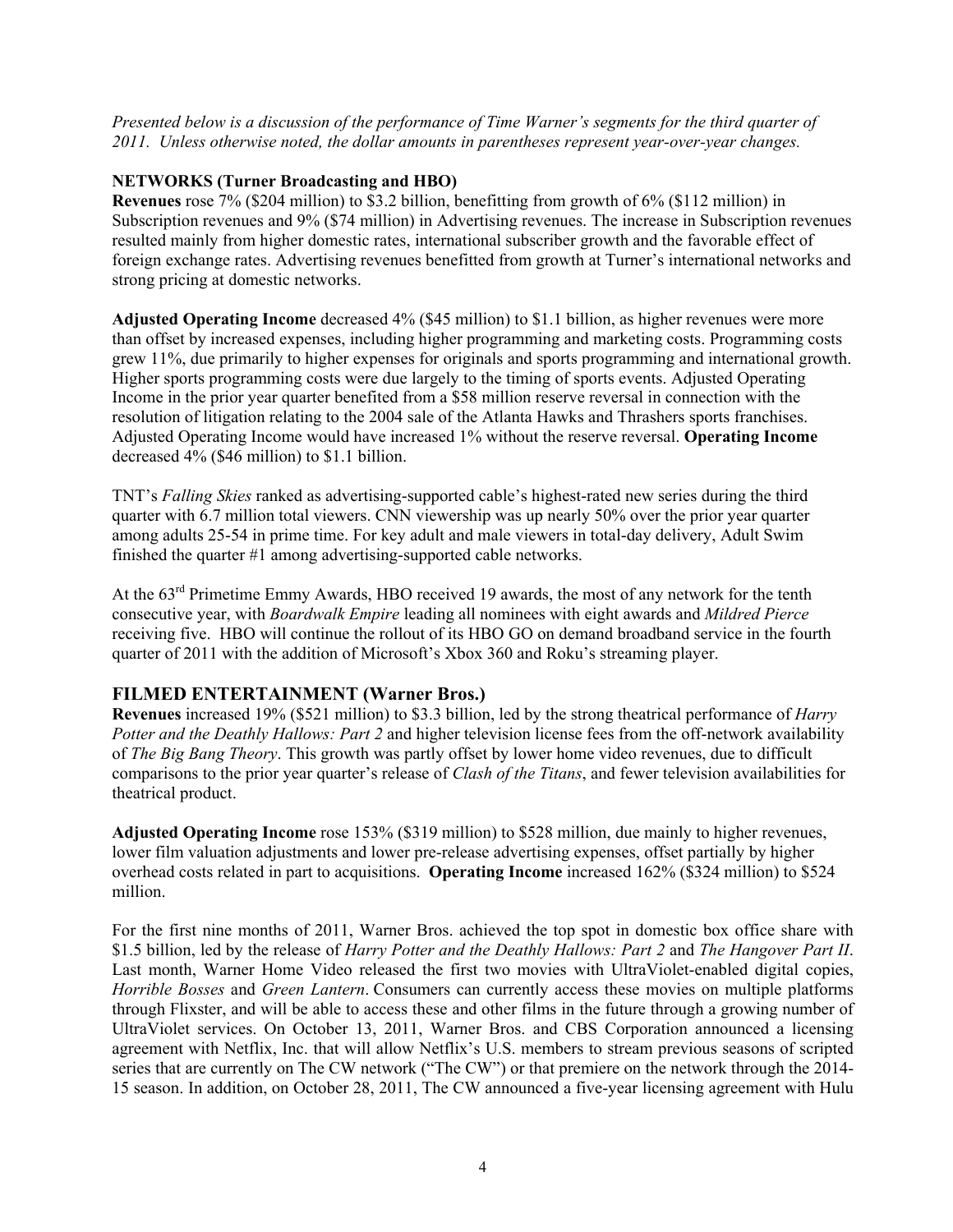for the rights to stream in-season episodes of The CW's programming on the Hulu Plus subscription service and the free, advertising-supported Hulu service.

# **PUBLISHING (Time Inc.)**

**Revenues** declined 1% (\$12 million) to \$889 million, reflecting decreases of 1% (\$2 million) in Subscription revenues and 3% (\$16 million) in Advertising revenues, partially offset by an increase of 5% (\$5 million) in Other revenues. Subscription revenues were essentially flat due primarily to lower domestic newsstand revenues offset by increases in domestic subscription revenues. Advertising revenues decreased due to lower domestic magazine advertising revenues and a decline in digital advertising revenues attributable to the transfer of management of *SI.com* and *Golf.com* to Turner in the fourth quarter of 2010.

**Operating Income** decreased 12% (\$17 million) to \$124 million, due primarily to lower revenues and higher expenses, including increased paper costs.

During the first nine months of 2011, Time Inc. maintained its leading share of overall domestic magazine advertising and is at 21.1% (Publishers Information Bureau data).

# **CONSOLIDATED NET INCOME AND PER SHARE RESULTS**

Adjusted EPS was \$0.79 for the three months ended September 30, 2011, compared to \$0.62 in last year's third quarter. The increase in Adjusted EPS primarily reflected higher Adjusted Operating Income and fewer shares outstanding.

For the three months ended September 30, 2011, the Company reported Net Income attributable to Time Warner Inc. shareholders of \$822 million, or \$0.78 per diluted common share. This compares to Net Income attributable to Time Warner Inc. shareholders in 2010's third quarter of \$522 million, or \$0.46 per diluted common share.

For the third quarter of 2011 and 2010, the Company reported Net Income of \$822 million and \$520 million, respectively.

# **USE OF NON-GAAP FINANCIAL MEASURES**

The Company utilizes Adjusted Operating Income (Loss) and Adjusted Operating Income margin, among other measures, to evaluate the performance of its businesses. Adjusted Operating Income (Loss) is Operating Income (Loss) excluding the impact of noncash impairments of goodwill, intangible and fixed assets; gains and losses on operating assets; external costs related to mergers, acquisitions, or dispositions, as well as contingent consideration related to such transactions, to the extent such costs are expensed; and amounts related to securities litigation and government investigations. Adjusted Operating Income margin is defined as Adjusted Operating Income divided by Revenues. These measures are considered important indicators of the operational strength of the Company's businesses.

Adjusted Net Income attributable to Time Warner Inc. common shareholders is Net Income attributable to Time Warner Inc. common shareholders excluding noncash impairments of goodwill, intangible and fixed assets and investments; gains and losses on operating assets, liabilities and investments; external costs related to mergers, acquisitions, investments or dispositions, as well as contingent consideration related to such transactions, to the extent such costs are expensed; amounts related to securities litigation and government investigations; and amounts attributable to businesses classified as discontinued operations, as well as the impact of taxes and noncontrolling interests on the above items. Similarly, Adjusted EPS is Diluted Net Income per Common Share attributable to Time Warner Inc. common shareholders excluding the above items.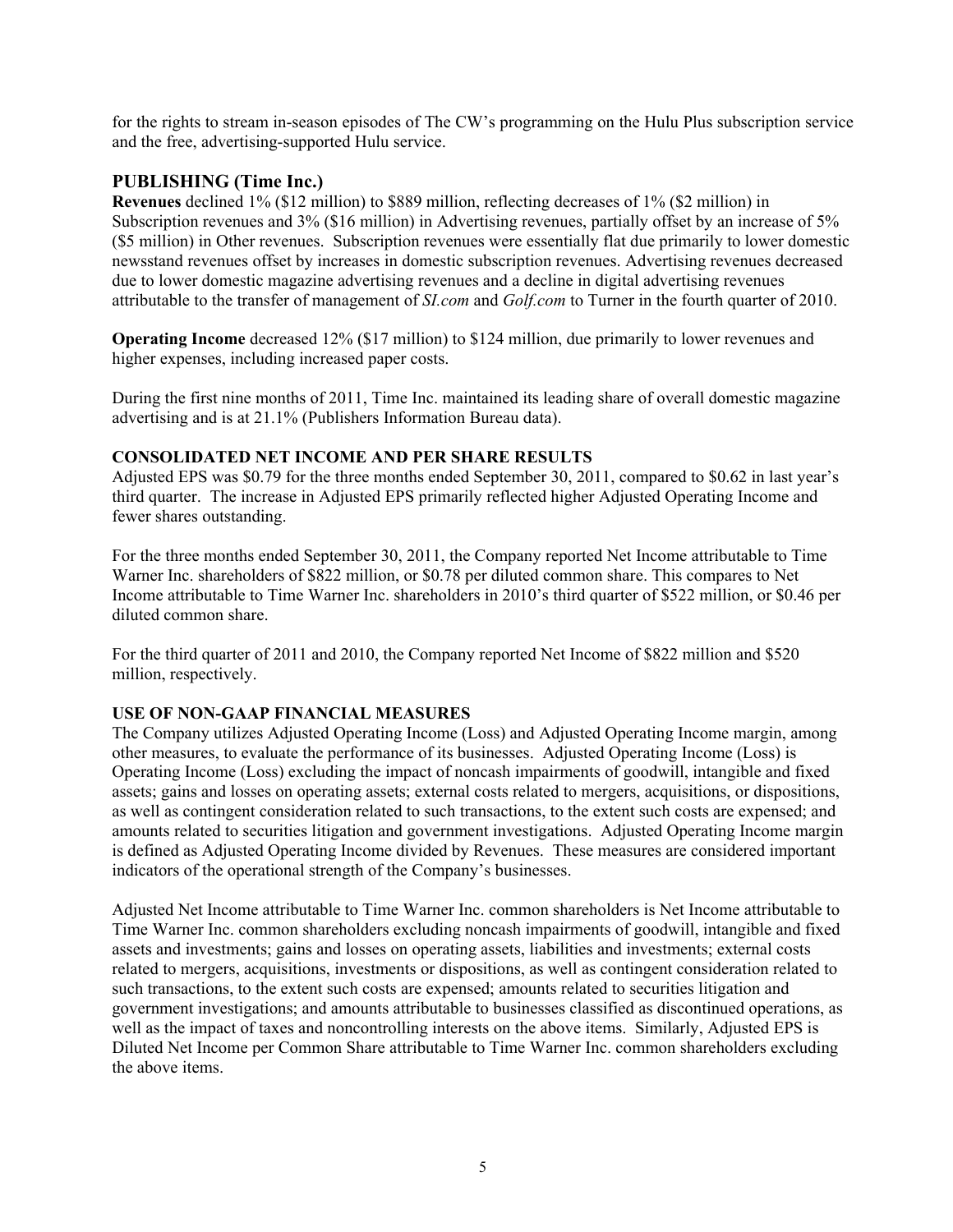Adjusted Net Income attributable to Time Warner Inc. common shareholders and Adjusted EPS are considered important indicators of the operational strength of the Company's businesses as these measures eliminate amounts that do not reflect the fundamental performance of the Company's businesses. The Company utilizes Adjusted EPS, among other measures, to evaluate the performance of its businesses both on an absolute basis and relative to its peers and the broader market. Many investors also use an adjusted EPS measure as a common basis for comparing the performance of different companies. Some limitations of Adjusted Operating Income (Loss), Adjusted Operating Income margin, Adjusted Net Income attributable to Time Warner Inc. common shareholders and Adjusted EPS are that they do not reflect certain charges that affect the operating results of the Company's businesses and they involve judgment as to whether items affect fundamental operating performance.

Free Cash Flow is Cash Provided by Operations from Continuing Operations plus payments related to securities litigation and government investigations (net of any insurance recoveries), external costs related to mergers, acquisitions, investments or dispositions, to the extent such costs are expensed, and excess tax benefits from the exercise of stock options, less capital expenditures, principal payments on capital leases and partnership distributions, if any. The Company uses Free Cash Flow to evaluate its businesses and this measure is considered an important indicator of the Company's liquidity, including its ability to reduce net debt, make strategic investments, pay dividends to common shareholders and repurchase stock. A limitation of this measure, however, is that it does not reflect payments made in connection with securities litigation and government investigations, which reduce liquidity.

A general limitation of these measures is that they are not prepared in accordance with U.S. generally accepted accounting principles and may not be comparable to similarly titled measures of other companies due to differences in methods of calculation and excluded items. Adjusted Operating Income (Loss), Adjusted Net Income attributable to Time Warner Inc. common shareholders, Adjusted EPS and Free Cash Flow should be considered in addition to, not as a substitute for, the Company's Operating Income (Loss), Net Income attributable to Time Warner Inc. common shareholders, Diluted Net Income (Loss) per Common Share and various cash flow measures (e.g., Cash Provided by Operations from Continuing Operations), as well as other measures of financial performance and liquidity reported in accordance with U.S. generally accepted accounting principles.

# **ABOUT TIME WARNER INC.**

Time Warner Inc., a global leader in media and entertainment with businesses in television networks, filmed entertainment and publishing, uses its industry-leading operating scale and brands to create, package and deliver high-quality content worldwide through multiple distribution outlets.

# **CAUTION CONCERNING FORWARD-LOOKING STATEMENTS**

This document contains forward-looking statements within the meaning of the Private Securities Litigation Reform Act of 1995. These statements are based on management's current expectations or beliefs, and are subject to uncertainty and changes in circumstances. Actual results may vary materially from those expressed or implied by the statements herein due to changes in economic, business, competitive, technological, strategic and/or regulatory factors and other factors affecting the operation of Time Warner's businesses. More detailed information about these factors may be found in filings by Time Warner with the Securities and Exchange Commission, including its most recent Annual Report on Form 10-K and subsequent Quarterly Reports on Form 10-Q. Time Warner is under no obligation to, and expressly disclaims any such obligation to, update or alter its forward-looking statements, whether as a result of new information, future events, or otherwise.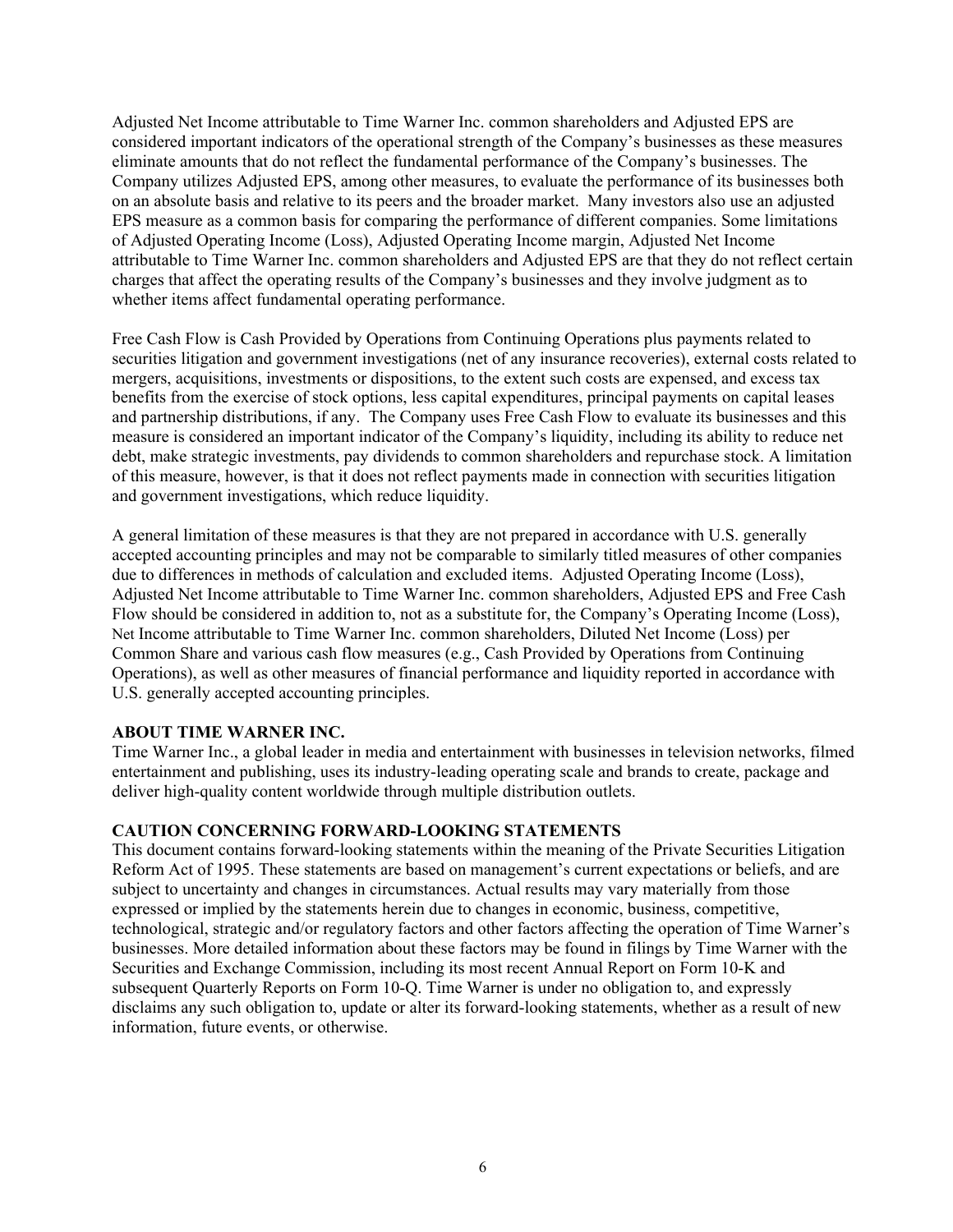# **INFORMATION ON BUSINESS OUTLOOK RELEASE & CONFERENCE CALL**

*Time Warner Inc. issued a separate release today regarding its 2011 full-year business outlook.*

*The Company's conference call can be heard live at 10:30 am ET on Wednesday, November 2, 2011. To listen to the call, visit www.timewarner.com/investors.* 

**CONTACTS: Corporate Communications**<br> **Investor Relations**<br> **Investor Relations**<br> **Doug Shapiro (212) 484-8926** Keith Cocozza (212) 484-7482

Michael Kopelman (212) 484-8920

# # #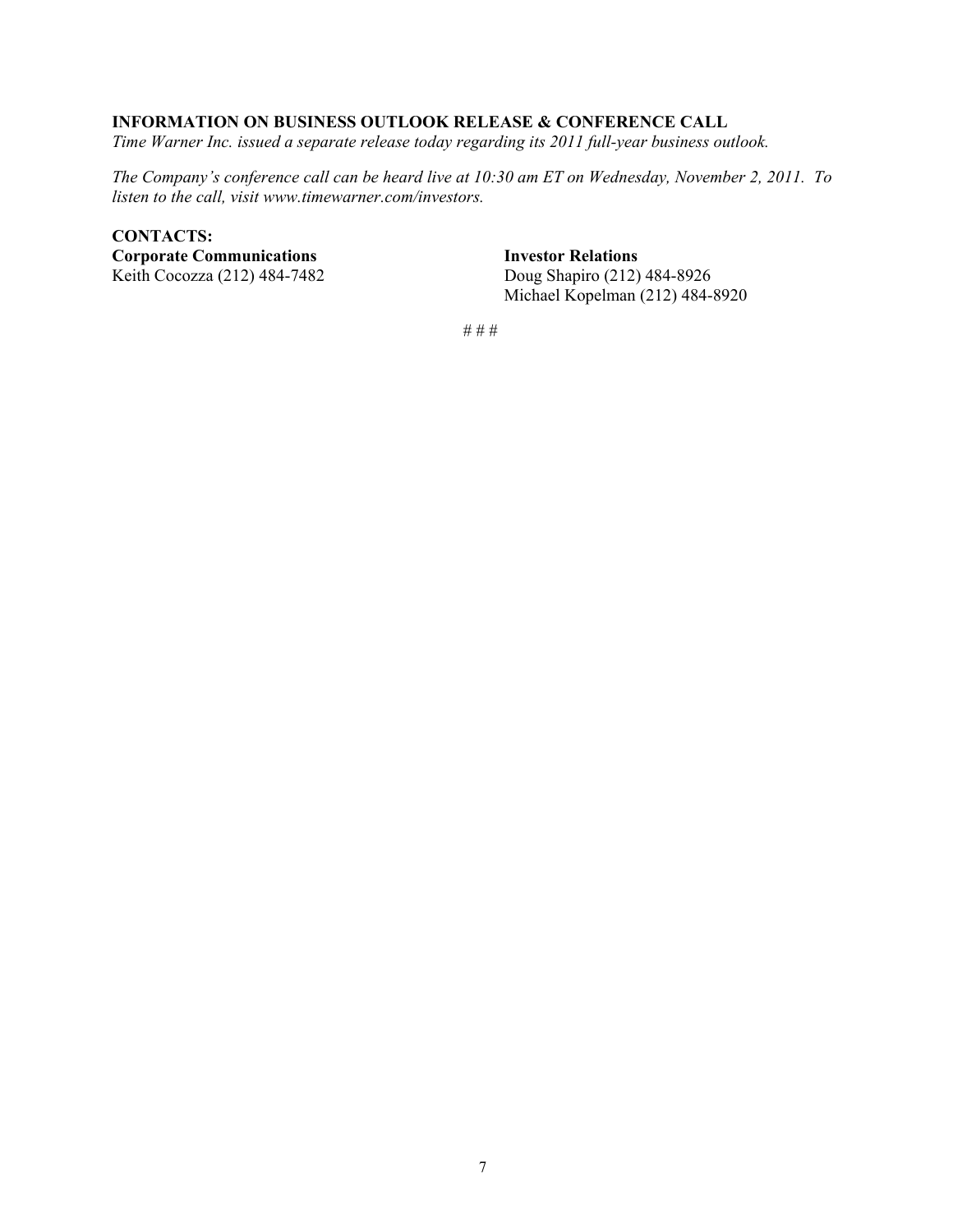# **TIME WARNER INC. CONSOLIDATED BALANCE SHEET (Unaudited; millions, except share amounts)**

|                                                                        |               | September 30,<br>2011 | December 31,<br>2010 |           |
|------------------------------------------------------------------------|---------------|-----------------------|----------------------|-----------|
| <b>ASSETS</b>                                                          |               |                       |                      |           |
| <b>Current assets</b>                                                  |               |                       |                      |           |
|                                                                        |               | 3,245                 | S.                   | 3,663     |
|                                                                        |               | 5,742                 |                      | 6,413     |
|                                                                        |               | 1,999                 |                      | 1,920     |
|                                                                        |               | 475                   |                      | 581       |
|                                                                        |               | 621                   |                      | 561       |
|                                                                        |               | 12,082                |                      | 13,138    |
|                                                                        |               | 6,804                 |                      | 5,985     |
|                                                                        |               | 1,925                 |                      | 1.796     |
|                                                                        |               | 3,921                 |                      | 3,874     |
|                                                                        |               | 2,313                 |                      | 2,492     |
|                                                                        |               | 7,833                 |                      | 7,827     |
|                                                                        |               | 30,095                |                      | 29,994    |
|                                                                        |               | 1,917                 |                      | 1,418     |
|                                                                        |               | 66,890                | \$                   | 66,524    |
| <b>LIABILITIES AND EQUITY</b>                                          |               |                       |                      |           |
| <b>Current liabilities</b>                                             | -S            | 7.242                 | \$                   | 7.733     |
|                                                                        |               | 979                   |                      | 884       |
|                                                                        |               | 22                    |                      | 26        |
|                                                                        |               | 8,243                 |                      | 8,643     |
|                                                                        |               |                       |                      |           |
|                                                                        |               | 18,511                |                      | 16,523    |
|                                                                        |               | 2,444                 |                      | 1,950     |
|                                                                        |               | 286                   |                      | 296       |
|                                                                        |               | 6,243                 |                      | 6,167     |
| <b>Equity</b>                                                          |               |                       |                      |           |
| Common stock, \$0.01 par value, 1.650 billion and 1.641 billion shares |               | 17                    |                      | 16        |
|                                                                        |               | 156,272               |                      | 157,146   |
|                                                                        |               | (32, 193)             |                      | (29, 033) |
|                                                                        |               | (486)                 |                      | (632)     |
|                                                                        |               | (92, 444)             |                      | (94, 557) |
|                                                                        |               | 31,166                |                      | 32,940    |
|                                                                        |               | (3)                   |                      | 5         |
|                                                                        |               | 31,163                |                      | 32,945    |
|                                                                        | <sup>\$</sup> | 66,890                | $\mathbf S$          | 66,524    |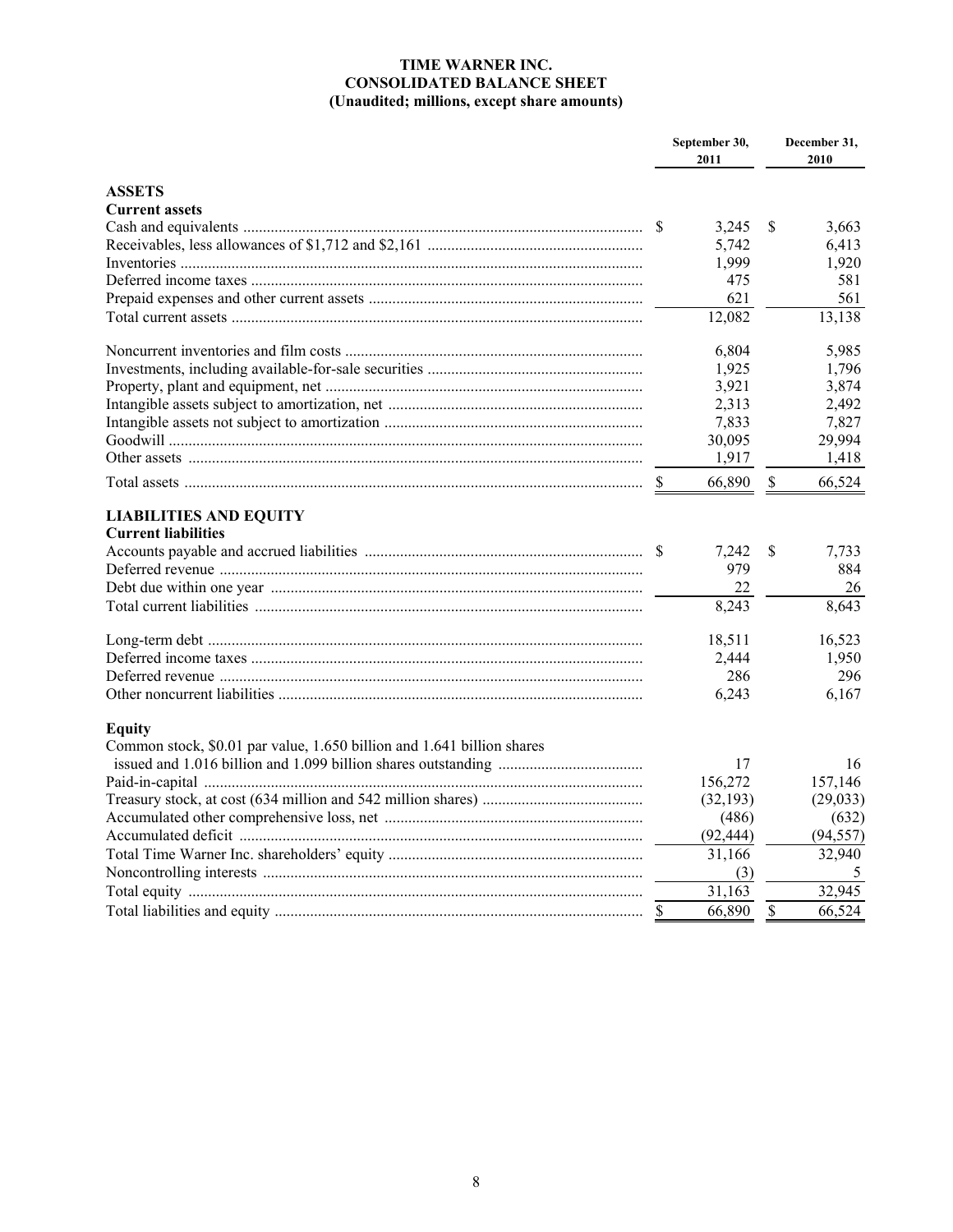## **TIME WARNER INC. CONSOLIDATED STATEMENT OF OPERATIONS (Unaudited; millions, except per share amounts)**

|                                             | <b>Three Months Ended</b> |              |    |         |    |           | <b>Nine Months Ended</b> |           |  |  |  |
|---------------------------------------------|---------------------------|--------------|----|---------|----|-----------|--------------------------|-----------|--|--|--|
|                                             |                           | 9/30/11      |    | 9/30/10 |    | 9/30/11   |                          | 9/30/10   |  |  |  |
|                                             |                           | 7,068        | S  | 6,377   | S  | 20,781    | S                        | 19,076    |  |  |  |
|                                             |                           | (3,808)      |    | (3,529) |    | (11, 579) |                          | (10, 481) |  |  |  |
|                                             |                           | (1, 563)     |    | (1,409) |    | (4,775)   |                          | (4,409)   |  |  |  |
|                                             |                           | (68)         |    | (54)    |    | (202)     |                          | (188)     |  |  |  |
|                                             |                           | (30)         |    | (29)    |    | (84)      |                          | (44)      |  |  |  |
|                                             |                           | (4)          |    | (9)     |    | (15)      |                          | (9)       |  |  |  |
|                                             |                           | $\mathbf{1}$ |    |         |    | 6         |                          | 59        |  |  |  |
|                                             |                           | 1,596        |    | 1,347   |    | 4,132     |                          | 4,004     |  |  |  |
|                                             |                           | (310)        |    | (299)   |    | (898)     |                          | (895)     |  |  |  |
|                                             |                           | (33)         |    | (307)   |    | (49)      |                          | (377)     |  |  |  |
|                                             |                           | 1,253        |    | 741     |    | 3,185     |                          | 2,732     |  |  |  |
|                                             |                           | (431)        |    | (221)   |    | (1,075)   |                          | (927)     |  |  |  |
|                                             |                           | 822          |    | 520     |    | 2,110     |                          | 1,805     |  |  |  |
| Less Net loss attributable to               |                           |              |    |         |    |           |                          |           |  |  |  |
|                                             |                           |              |    |         |    | 3         |                          |           |  |  |  |
| Net income attributable to Time Warner Inc. |                           |              |    |         |    |           |                          |           |  |  |  |
|                                             | \$                        | 822          |    | 522     |    | 2,113     |                          | 1,809     |  |  |  |
| Per share information attributable to       |                           |              |    |         |    |           |                          |           |  |  |  |
| Time Warner Inc. common shareholders:       |                           |              |    |         |    |           |                          |           |  |  |  |
|                                             | <sup>\$</sup>             | 0.79         | \$ | 0.46    | -S | 1.97      | <sup>8</sup>             | 1.58      |  |  |  |
| Average basic common shares outstanding     |                           | 1,036.4      |    | 1,121.0 |    | 1,064.2   |                          | 1,135.8   |  |  |  |
|                                             | \$                        | 0.78         | \$ | 0.46    | -S | 1.95      | S                        | 1.57      |  |  |  |
|                                             |                           |              |    |         |    |           |                          |           |  |  |  |
| Average diluted common shares outstanding   |                           | 1,053.3      |    | 1,138.0 |    | 1,082.4   |                          | 1,152.4   |  |  |  |
| Cash dividends declared per share of common |                           |              |    |         |    |           |                          |           |  |  |  |
|                                             | S.                        | 0.2350       | S  | 0.2125  |    | 0.7050    | S                        | 0.6375    |  |  |  |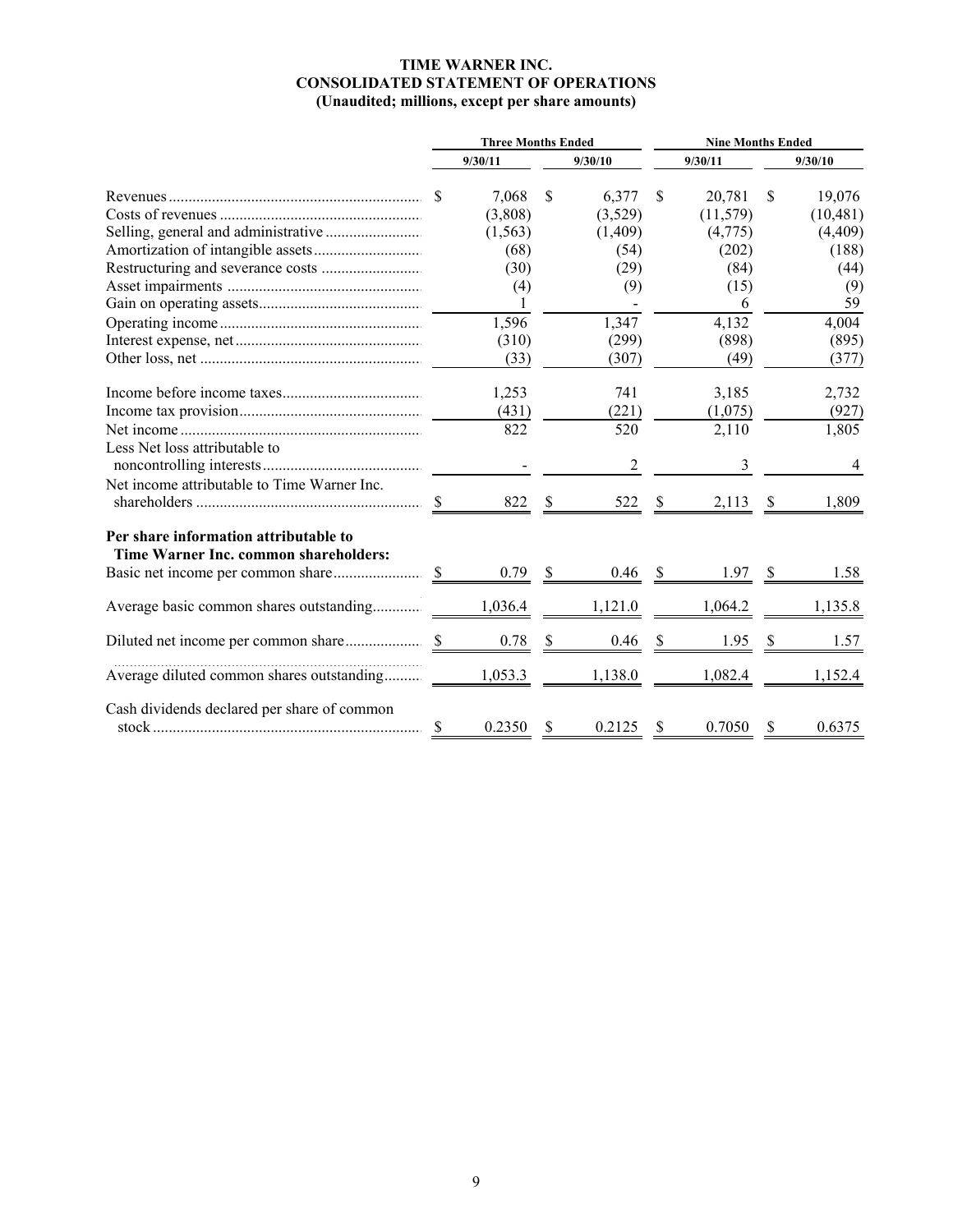## **TIME WARNER INC. CONSOLIDATED STATEMENT OF CASH FLOWS Nine Months Ended September 30, (Unaudited; millions)**

|                                                                   |              | 2011     |               | 2010    |
|-------------------------------------------------------------------|--------------|----------|---------------|---------|
| <b>OPERATIONS</b>                                                 |              |          |               |         |
|                                                                   | <sup>8</sup> | 2,110    | \$            | 1,805   |
| Adjustments for noncash and nonoperating items:                   |              |          |               |         |
|                                                                   |              | 689      |               | 690     |
|                                                                   |              | 5,600    |               | 4,670   |
|                                                                   |              | 15       |               | 9       |
|                                                                   |              | 4        |               | (1)     |
| Equity in losses of investee companies, net of cash distributions |              | 76       |               | 62      |
|                                                                   |              | 185      |               | 163     |
|                                                                   |              | 106      |               | (31)    |
|                                                                   |              | (6, 639) |               | (5,048) |
|                                                                   |              | 2,146    |               | 2,319   |
| <b>INVESTING ACTIVITIES</b>                                       |              |          |               |         |
|                                                                   |              | (3)      |               | (13)    |
|                                                                   |              | (309)    |               | (592)   |
|                                                                   |              | (511)    |               | (337)   |
|                                                                   |              | 8        |               |         |
|                                                                   |              | 31       |               | 116     |
|                                                                   |              | (784)    |               | (826)   |
| <b>FINANCING ACTIVITIES</b>                                       |              |          |               |         |
|                                                                   |              | 2,029    |               | 5,220   |
|                                                                   |              | (60)     |               | (4,856) |
|                                                                   |              | 174      |               | 85      |
|                                                                   |              | 19       |               | 5       |
|                                                                   |              | (9)      |               | (11)    |
|                                                                   |              | (3,083)  |               | (1,516) |
|                                                                   |              | (761)    |               | (733)   |
|                                                                   |              | (88)     |               | (388)   |
|                                                                   |              | (1,779)  |               | (2,194) |
|                                                                   |              | (417)    |               | (701)   |
|                                                                   |              | (1)      |               | (23)    |
|                                                                   |              | (418)    |               | (724)   |
|                                                                   |              | 3,663    |               | 4,733   |
|                                                                   |              | 3,245    | $\mathsf{\$}$ | 4,009   |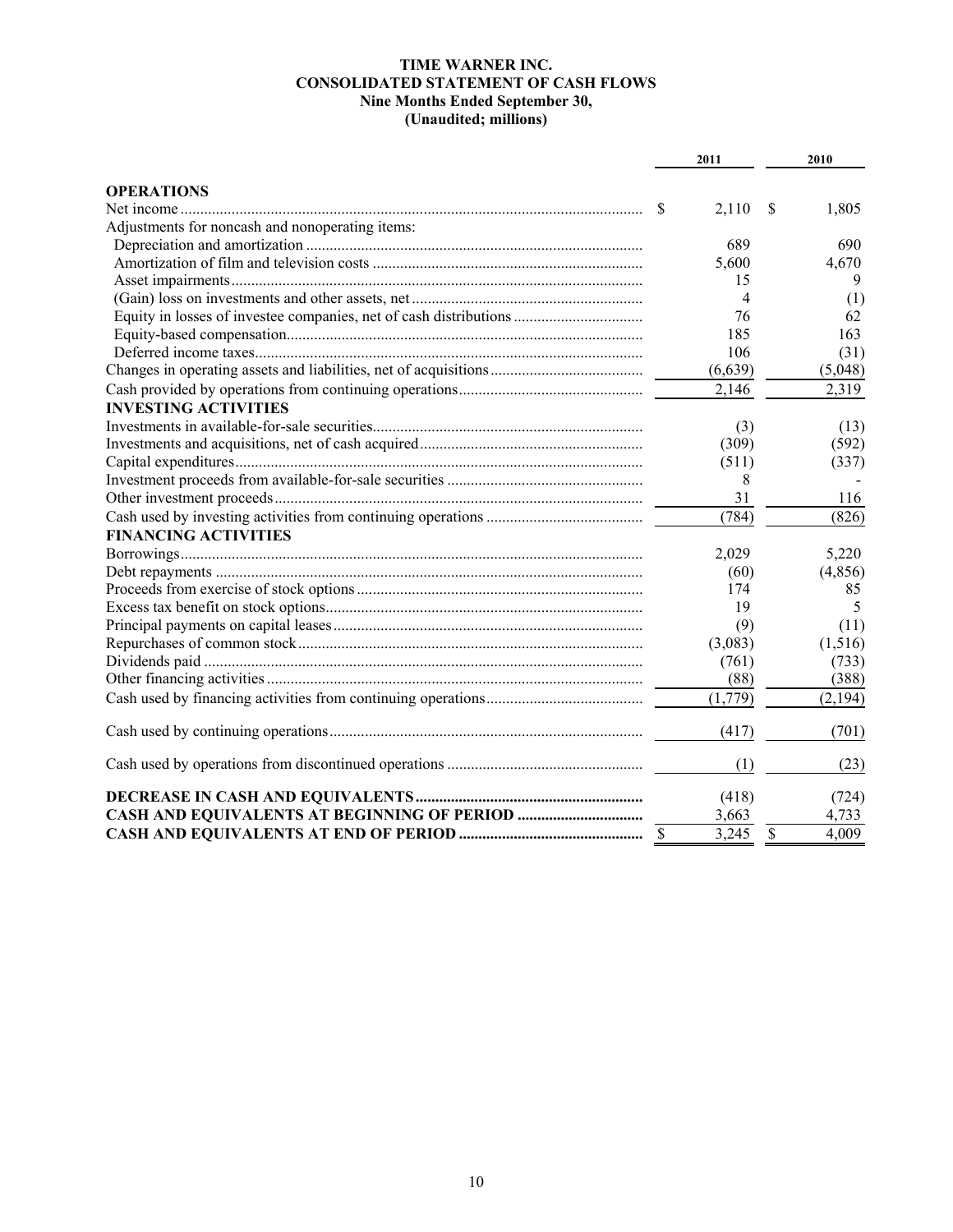#### **TIME WARNER INC. RECONCILIATIONS OF NON-GAAP FINANCIAL MEASURES (Unaudited; dollars in millions)**

#### **Reconciliations of**

## **Adjusted Operating Income (Loss) to Operating Income (Loss) and Adjusted Operating Income Margin to Operating Income Margin**

#### **Three Months Ended September 30, 2011**

|                           | <b>Adjusted</b><br>Operating<br>Income (Loss) |          | Asset<br><b>Impairments</b> | Gain (Loss) on<br><b>Operating Assets</b> | Other <sup>(a)</sup> | Operating<br>Income (Loss) |
|---------------------------|-----------------------------------------------|----------|-----------------------------|-------------------------------------------|----------------------|----------------------------|
|                           |                                               | 1,093    |                             | $\blacksquare$                            |                      | 1,092                      |
|                           |                                               | 528      | (4)                         |                                           |                      | 524                        |
|                           |                                               | 124      |                             |                                           |                      | 124                        |
|                           |                                               | (78)     |                             |                                           | (4)                  | (82)                       |
| Intersegment eliminations |                                               | (62)     |                             |                                           |                      | (62)                       |
|                           |                                               | 1,605    | (4)                         |                                           | $\lceil 6 \rceil$    | 1,596                      |
|                           |                                               | $22.7\%$ |                             |                                           | $(0.1\%)$            | 22.6%                      |

#### **Three Months Ended September 30, 2010**

 $\mathcal{L}_\text{max}$ 

|                           | <b>Adjusted</b><br>Operating<br>Income (Loss) |      | Asset<br><b>Impairments</b> | Gain (Loss) on<br><b>Operating Assets</b> | Other $(a)$    | Operating<br>Income $(Loss)^{(c)}$ |
|---------------------------|-----------------------------------------------|------|-----------------------------|-------------------------------------------|----------------|------------------------------------|
|                           | 1,138                                         |      |                             | $\overline{\phantom{0}}$                  | $\overline{a}$ | 1,138                              |
| Filmed Entertainment      | 209                                           |      | (9)                         |                                           |                | 200                                |
|                           | 141                                           |      |                             |                                           |                | 141                                |
|                           |                                               | (84) |                             |                                           |                | (86)                               |
| Intersegment eliminations |                                               | (46) |                             |                                           |                | (46)                               |
|                           | 1,358                                         |      | (Q)                         |                                           |                | 1,347                              |
|                           | 21.3%                                         |      | $(0.2\%)$                   |                                           |                | 21.1%                              |

Please refer to pages 13 and 14 for additional information on items affecting comparability.

<sup>(</sup>a) For 2011, Other includes amounts related to securities litigation and government investigations as well as external costs related to mergers, acquisitions or dispositions. For 2010, Other includes only amounts related to securities litigation and government investigations.

<sup>(</sup>b) Adjusted Operating Income Margin is defined as Adjusted Operating Income divided by Revenues. Operating Income Margin is defined as Operating Income divided by Revenues.

<sup>&</sup>lt;sup>(c)</sup> Operating Income (Loss) for the three months ended September 30, 2010 includes \$4 million of external costs related to mergers, acquisitions or dispositions.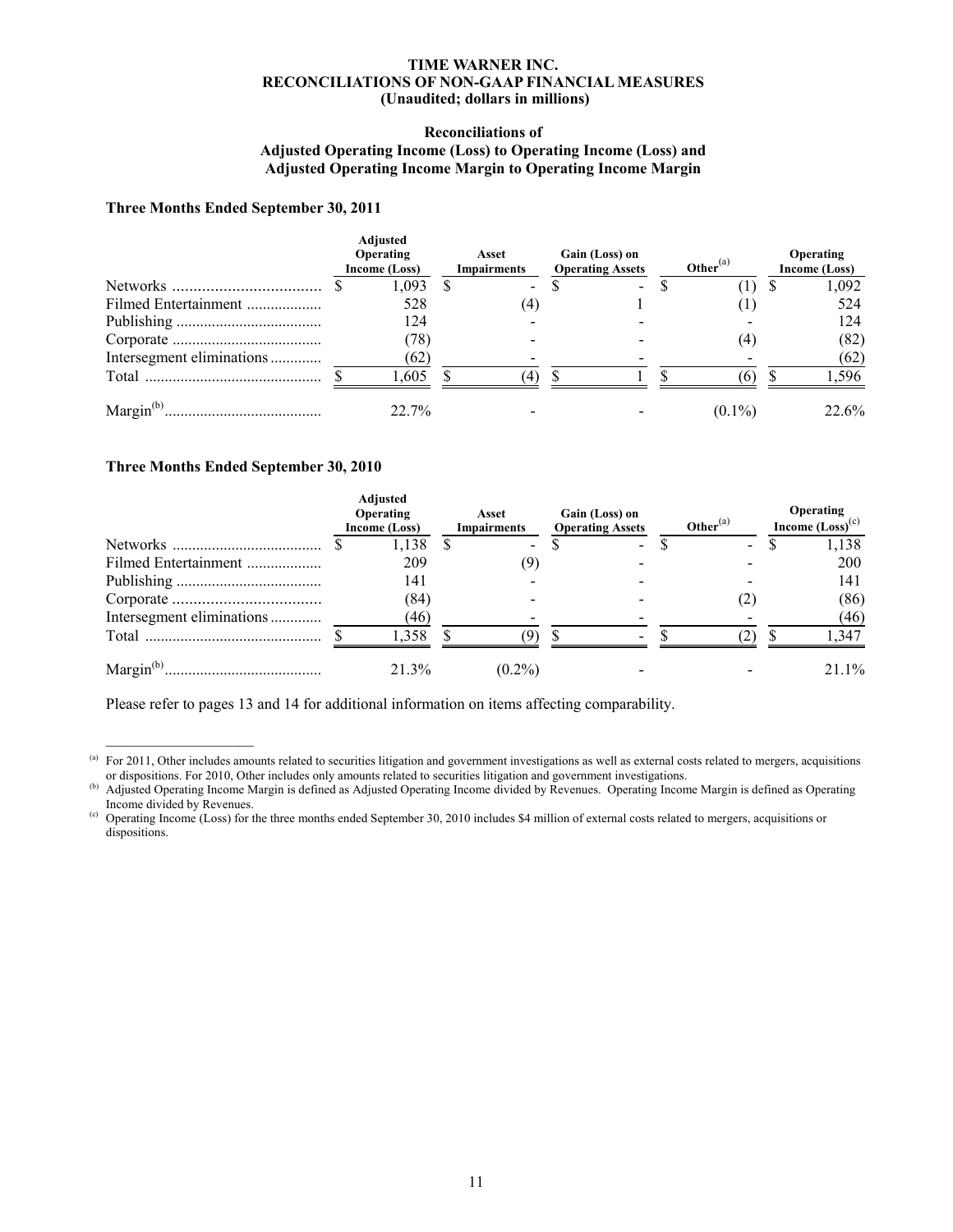#### **TIME WARNER INC. RECONCILIATIONS OF NON-GAAP FINANCIAL MEASURES (Unaudited; dollars in millions)**

#### **Reconciliations of Adjusted Operating Income (Loss) to Operating Income (Loss) and**

# **Adjusted Operating Income Margin to Operating Income Margin**

#### **Nine Months Ended September 30, 2011**

|                           | <b>Adjusted</b><br><b>Operating Income</b><br>(Loss) | Asset<br><b>Impairments</b> | Gain (Loss) On<br><b>Operating Assets</b> | Other $(a)$ | <b>Operating Income</b><br>(Loss) |
|---------------------------|------------------------------------------------------|-----------------------------|-------------------------------------------|-------------|-----------------------------------|
|                           | 3,287                                                | $\sim$                      | $\left( 2\right)$                         |             | 3,278                             |
|                           | 846                                                  | (15)                        |                                           |             | 836                               |
|                           | 356                                                  |                             |                                           |             | 356                               |
|                           | (253)                                                |                             |                                           | (8)         | (261)                             |
| Intersegment eliminations | 77)                                                  |                             |                                           |             | (77)                              |
|                           | 4.159                                                | 15)                         |                                           | 18)         | 4.132                             |
|                           | $20.0\%$                                             | $(0.1\%)$                   | $0.1\%$                                   | $(0.1\%)$   | 19.9%                             |

#### **Nine Months Ended September 30, 2010**

 $\frac{1}{2}$  ,  $\frac{1}{2}$  ,  $\frac{1}{2}$  ,  $\frac{1}{2}$  ,  $\frac{1}{2}$  ,  $\frac{1}{2}$  ,  $\frac{1}{2}$  ,  $\frac{1}{2}$  ,  $\frac{1}{2}$  ,  $\frac{1}{2}$  ,  $\frac{1}{2}$  ,  $\frac{1}{2}$  ,  $\frac{1}{2}$  ,  $\frac{1}{2}$  ,  $\frac{1}{2}$  ,  $\frac{1}{2}$  ,  $\frac{1}{2}$  ,  $\frac{1}{2}$  ,  $\frac{1$ 

|                           | <b>Adjusted</b><br><b>Operating Income</b><br>(Loss) | Asset<br><b>Impairments</b> | Gain (Loss) On<br><b>Operating Assets</b> | Other <sup>(a)</sup>     | <b>Operating Income</b><br>$(Loss)^{(c)}$ |
|---------------------------|------------------------------------------------------|-----------------------------|-------------------------------------------|--------------------------|-------------------------------------------|
|                           | 3,261                                                |                             | 59                                        | $\overline{\phantom{0}}$ | 3,320                                     |
|                           | 689                                                  | (9)                         |                                           |                          | 680                                       |
|                           | 344                                                  |                             |                                           |                          | 344                                       |
|                           | (263)                                                |                             |                                           | (21)                     | (284)                                     |
| Intersegment eliminations | (56)                                                 |                             |                                           |                          | (56)                                      |
|                           | 3.975                                                | ۵۱)                         | 59                                        | 21                       | 4,004                                     |
| Margin $^{(b)}$ .         | 20.8%                                                |                             | $0.3\%$                                   | $(0.1\%)$                | 21.0%                                     |

Please refer to pages 13 and 14 for additional information on items affecting comparability.

 $(a)$  For 2011, Other includes amounts related to securities litigation and government investigations as well as external costs related to mergers, acquisitions or dispositions. For 2010, Other includes only amounts related to securities litigation and government investigations.

<sup>(</sup>b) Adjusted Operating Income Margin is defined as Adjusted Operating Income divided by Revenues. Operating Income Margin is defined as Operating Income divided by Revenues.

<sup>(</sup>c) Operating Income (Loss) for the nine months ended September 30, 2010 includes \$15 million of external costs related to mergers, acquisitions or dispositions.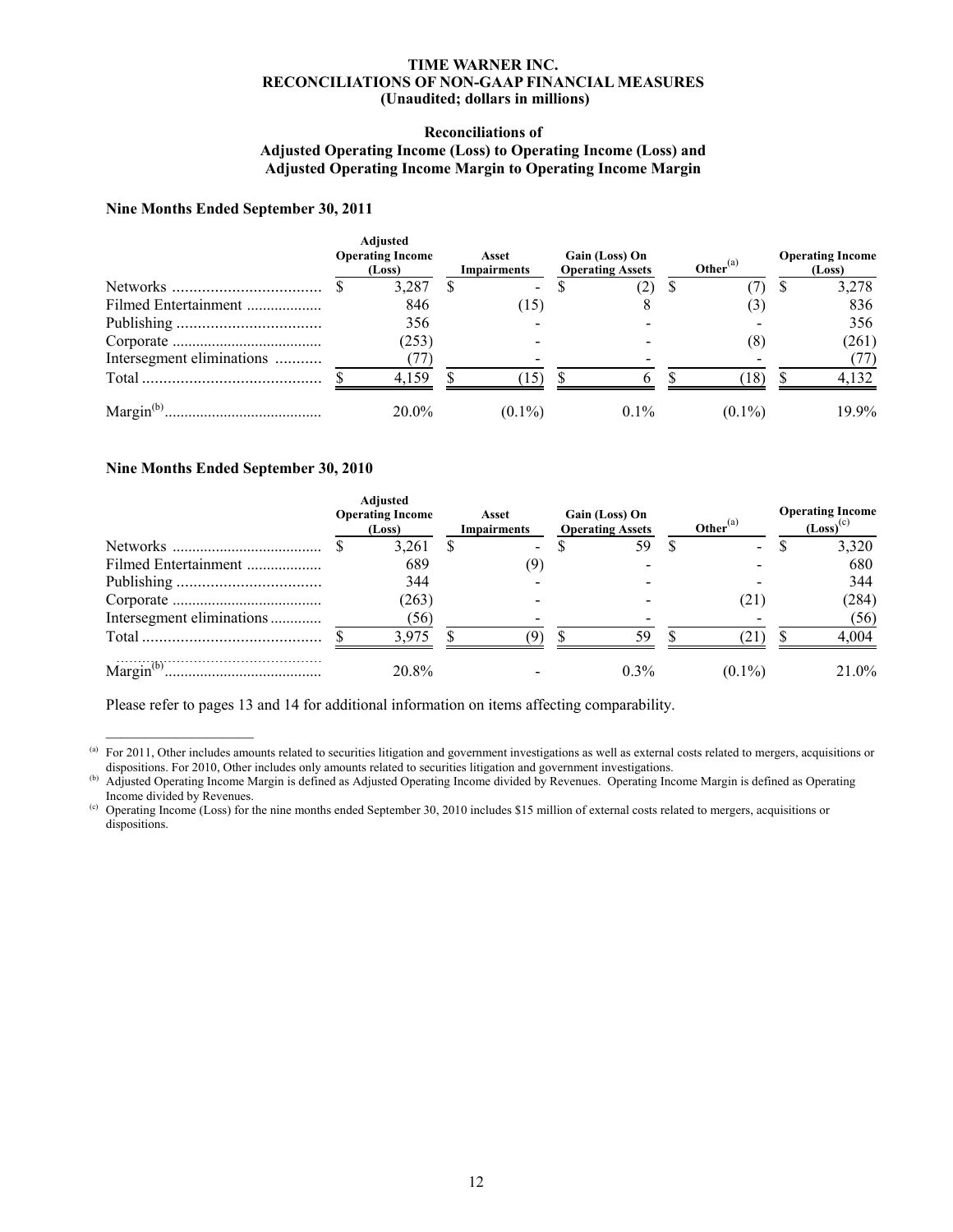#### **TIME WARNER INC. RECONCILIATIONS OF NON-GAAP FINANCIAL MEASURES (Unaudited; millions, except per share amounts)**

#### **Reconciliations of**

#### **Adjusted Net Income attributable to Time Warner Inc. common shareholders to Net Income attributable to Time Warner Inc. common shareholders and Adjusted EPS to Diluted Net Income per Common Share**

|                                                                                           |               | <b>Three Months Ended</b> |               |            |             | <b>Nine Months Ended</b> |               | 9/30/10<br>(9)<br>59<br>(21)<br>29<br>2<br>(5)<br>(364)<br>(338)<br>144<br>(194)<br>1,809 |  |  |  |
|-------------------------------------------------------------------------------------------|---------------|---------------------------|---------------|------------|-------------|--------------------------|---------------|-------------------------------------------------------------------------------------------|--|--|--|
|                                                                                           |               | 9/30/11                   |               | 9/30/10    |             | 9/30/11                  |               |                                                                                           |  |  |  |
|                                                                                           |               | (4)                       | S             | (9)        | S           | (15)                     | -S            |                                                                                           |  |  |  |
|                                                                                           |               | 1                         |               |            |             | 6                        |               |                                                                                           |  |  |  |
|                                                                                           |               | (6)                       |               | (2)        |             | (18)                     |               |                                                                                           |  |  |  |
|                                                                                           |               | (9)                       |               | (11)       |             | (27)                     |               |                                                                                           |  |  |  |
|                                                                                           |               | 2                         |               | 2          |             | (1)                      |               |                                                                                           |  |  |  |
| Amounts related to the separation of Time                                                 |               | (15)                      |               | 2          |             | (10)                     |               |                                                                                           |  |  |  |
| Premiums paid and transaction costs incurred                                              |               |                           |               | (295)      |             |                          |               |                                                                                           |  |  |  |
|                                                                                           |               | (22)                      |               | (302)      |             | (38)                     |               |                                                                                           |  |  |  |
|                                                                                           |               | 8                         |               | 116        |             | 22                       |               |                                                                                           |  |  |  |
| Impact of items affecting comparability on net<br>income attributable to Time Warner Inc. |               |                           |               |            |             |                          |               |                                                                                           |  |  |  |
|                                                                                           |               | (14)                      | <sup>\$</sup> | $(186)$ \$ |             | (16)                     | -S            |                                                                                           |  |  |  |
| <b>Amounts attributable to Time Warner Inc.</b><br>shareholders:                          |               |                           |               |            |             |                          |               |                                                                                           |  |  |  |
|                                                                                           | S             | 822                       | <b>S</b>      | 522        | -S          | 2,113                    | S             |                                                                                           |  |  |  |
| Less impact of items affecting comparability                                              |               |                           |               |            |             |                          |               |                                                                                           |  |  |  |
|                                                                                           |               | (14)                      |               | (186)      |             | (16)                     |               | (194)                                                                                     |  |  |  |
|                                                                                           | <sup>\$</sup> | 836                       | \$            | 708        | $\mathbf S$ | 2,129                    | \$            | 2,003                                                                                     |  |  |  |
| Per share information attributable to Time<br>Warner Inc. common shareholders:            |               |                           |               |            |             |                          |               |                                                                                           |  |  |  |
| Less Impact of items affecting comparability on                                           | -S            | 0.78                      | <sup>\$</sup> | 0.46       | -8          | 1.95                     | <sup>\$</sup> | 1.57                                                                                      |  |  |  |
| diluted net income per common share                                                       |               | (0.01)                    |               | (0.16)     |             | (0.02)                   |               | (0.17)                                                                                    |  |  |  |
|                                                                                           |               | 0.79                      | $\mathbf S$   | 0.62       | \$          | 1.97                     | \$            | 1.74                                                                                      |  |  |  |
| Average diluted common shares outstanding                                                 |               | 1,053.3                   |               | 1,138.0    |             | 1,082.4                  |               | 1,152.4                                                                                   |  |  |  |
|                                                                                           |               |                           |               |            |             |                          |               |                                                                                           |  |  |  |

<sup>(a)</sup> For the three and nine months ended September 30, 2010, pretax impact amount does not include \$4 million and \$15 million, respectively, of external costs related to mergers, acquisitions or dispositions.

#### *Asset Impairments*

 $\mathcal{L}=\mathcal{L}=\mathcal{L}=\mathcal{L}=\mathcal{L}=\mathcal{L}=\mathcal{L}=\mathcal{L}=\mathcal{L}=\mathcal{L}=\mathcal{L}=\mathcal{L}=\mathcal{L}=\mathcal{L}=\mathcal{L}=\mathcal{L}=\mathcal{L}=\mathcal{L}=\mathcal{L}=\mathcal{L}=\mathcal{L}=\mathcal{L}=\mathcal{L}=\mathcal{L}=\mathcal{L}=\mathcal{L}=\mathcal{L}=\mathcal{L}=\mathcal{L}=\mathcal{L}=\mathcal{L}=\mathcal{L}=\mathcal{L}=\mathcal{L}=\mathcal{L}=\mathcal{L}=\mathcal{$ 

During the three and nine months ended September 30, 2011, the Company recorded \$1 million and \$12 million, respectively, of noncash impairments of capitalized software costs at the Filmed Entertainment segment as well as \$3 million of other miscellaneous noncash asset impairments at the Filmed Entertainment segment for both the three and nine months ended September 30, 2011.

During the three and nine months ended September 30, 2010, the Company recorded a \$9 million noncash impairment of intangible assets related to the termination of a videogames licensing relationship at the Filmed Entertainment segment.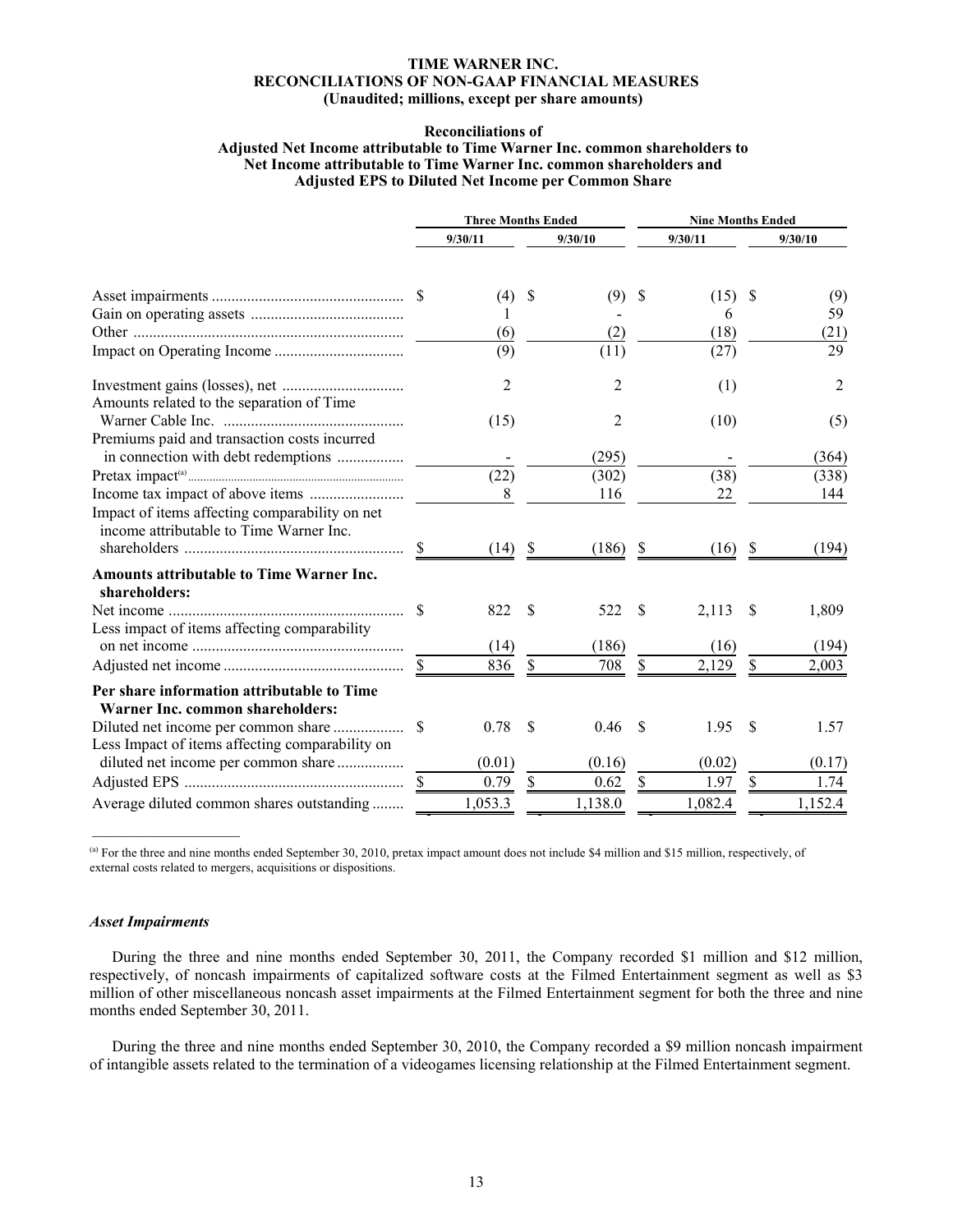#### **TIME WARNER INC. RECONCILIATIONS OF NON-GAAP FINANCIAL MEASURES (Unaudited; millions, except per share amounts)**

## *Gain on Operating Assets*

For the three and nine months ended September 30, 2011, the Company recognized Gains on operating assets of \$1 million and \$6 million, respectively.

For the nine months ended September 30, 2010, the Company recognized a \$59 million gain at the Networks segment upon the acquisition of the controlling interest in HBO Central Europe ("HBO CE"), reflecting the recognition of the excess of the fair value over the Company's carrying costs of its original investment in HBO CE.

#### *Other*

Other reflects legal and other professional fees related to the defense of securities litigation matters for former employees totaling \$2 million and \$6 million for the three and nine months ended September 30, 2011, respectively, and \$2 million and \$21 million for the three and nine months ended September 30, 2010, respectively. Other also reflects external costs related to mergers, acquisitions or dispositions of \$4 million and \$12 million for the three and nine months ended September 30, 2011, respectively.

#### *Investment Gains (Losses), Net*

For the three and nine months ended September 30, 2011, the Company recognized \$2 million of net miscellaneous investment gains and \$1 million of net miscellaneous investment losses, respectively.

For both the three and nine months ended September 30, 2010, the Company recognized \$2 million of net miscellaneous investment gains.

#### *Amounts Related to the Separation of Time Warner Cable Inc.*

For the three and nine months ended September 30, 2011, the Company recognized \$10 million and \$5 million, respectively, of other loss related to the expiration, exercise and net change in the estimated fair value of Time Warner equity awards held by Time Warner Cable Inc. ("TWC") employees and \$5 million of other loss for both the three and nine months ended September 30, 2011 related to changes in the value of a TWC tax indemnification receivable.

For the three and nine months ended September 30, 2010, the Company recognized \$2 million of other income and \$5 million of other loss, respectively, related to the expiration, exercise and net change in the estimated fair value of Time Warner equity awards held by TWC employees.

#### *Premiums Paid and Transaction Costs Incurred in Connection with Debt Redemptions*

For the three and nine months ended September 30, 2010, the Company recognized \$295 million and \$364 million, respectively, of premiums paid and transaction costs incurred in connection with debt redemptions, which were recorded in other income (loss), net in the accompanying consolidated statement of operations. During the three months ended September 30, 2010, the Company repurchased and redeemed all \$1.0 billion aggregate principal amount of the 5.50% Notes due 2011 of Time Warner, \$1.362 billion aggregate principal amount of the outstanding 6.875% Notes due 2012 of Time Warner and \$568 million aggregate principal amount of the outstanding 9.125% Debentures due 2013 of Historic TW Inc. (as successor by merger to Time Warner Companies, Inc.). In addition, during the nine months ended September 30, 2010, the Company repurchased and redeemed all \$1.0 billion aggregate principal amount of the 6.75% Notes due 2011 of Time Warner.

#### *Income Tax Impact*

The income tax impact reflects the estimated tax provision or tax benefit associated with each item affecting comparability. Such estimated tax provisions or tax benefits vary based on certain factors, including the taxability or deductibility of the items and foreign tax on certain transactions.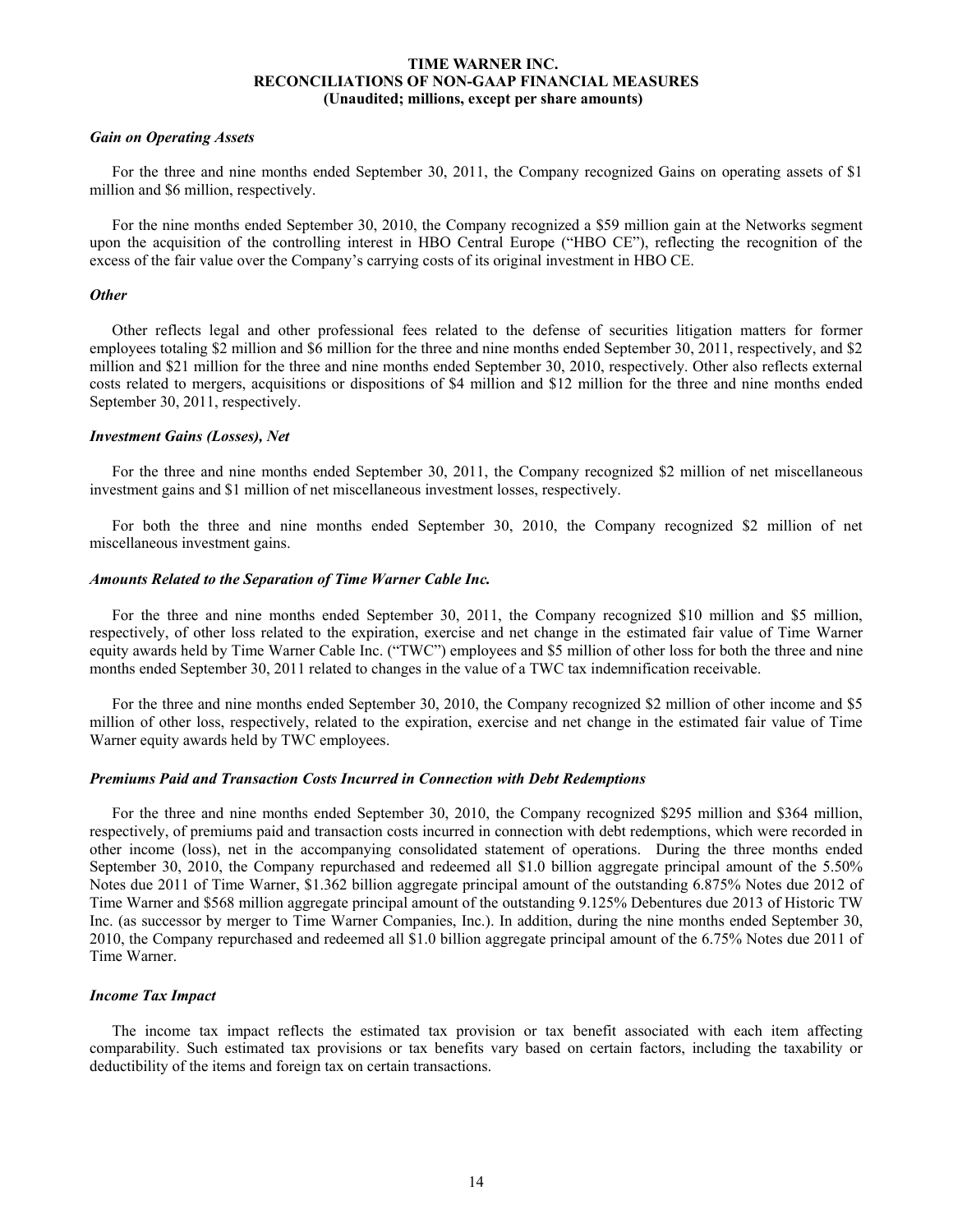## **TIME WARNER INC. RECONCILIATIONS OF NON-GAAP FINANCIAL MEASURES (Unaudited; millions)**

# **Reconciliation of Cash provided by Operations from Continuing Operations to Free Cash Flow**

|                                                                                             | <b>Three Months Ended</b> |         |  |         |  | <b>Nine Months Ended</b> |  |         |  |  |
|---------------------------------------------------------------------------------------------|---------------------------|---------|--|---------|--|--------------------------|--|---------|--|--|
|                                                                                             |                           | 9/30/11 |  | 9/30/10 |  | 9/30/11                  |  | 9/30/10 |  |  |
| Cash provided by operations from continuing                                                 |                           | 1.278   |  | 931     |  | 2.146                    |  | 2.319   |  |  |
| Add payments related to securities litigation and<br>Add external costs related to mergers, |                           |         |  |         |  | h                        |  |         |  |  |
| acquisitions, investments or dispositions                                                   |                           |         |  |         |  |                          |  |         |  |  |
| Add excess tax benefits on stock options                                                    |                           |         |  |         |  | 19                       |  |         |  |  |
|                                                                                             |                           | (174)   |  | (131)   |  | (511)                    |  | (337)   |  |  |
| Less principal payments on capital leases                                                   |                           | (4)     |  | (3)     |  | (9                       |  | (11)    |  |  |
|                                                                                             |                           | 1.108   |  | 800     |  | .663                     |  | 1.997   |  |  |